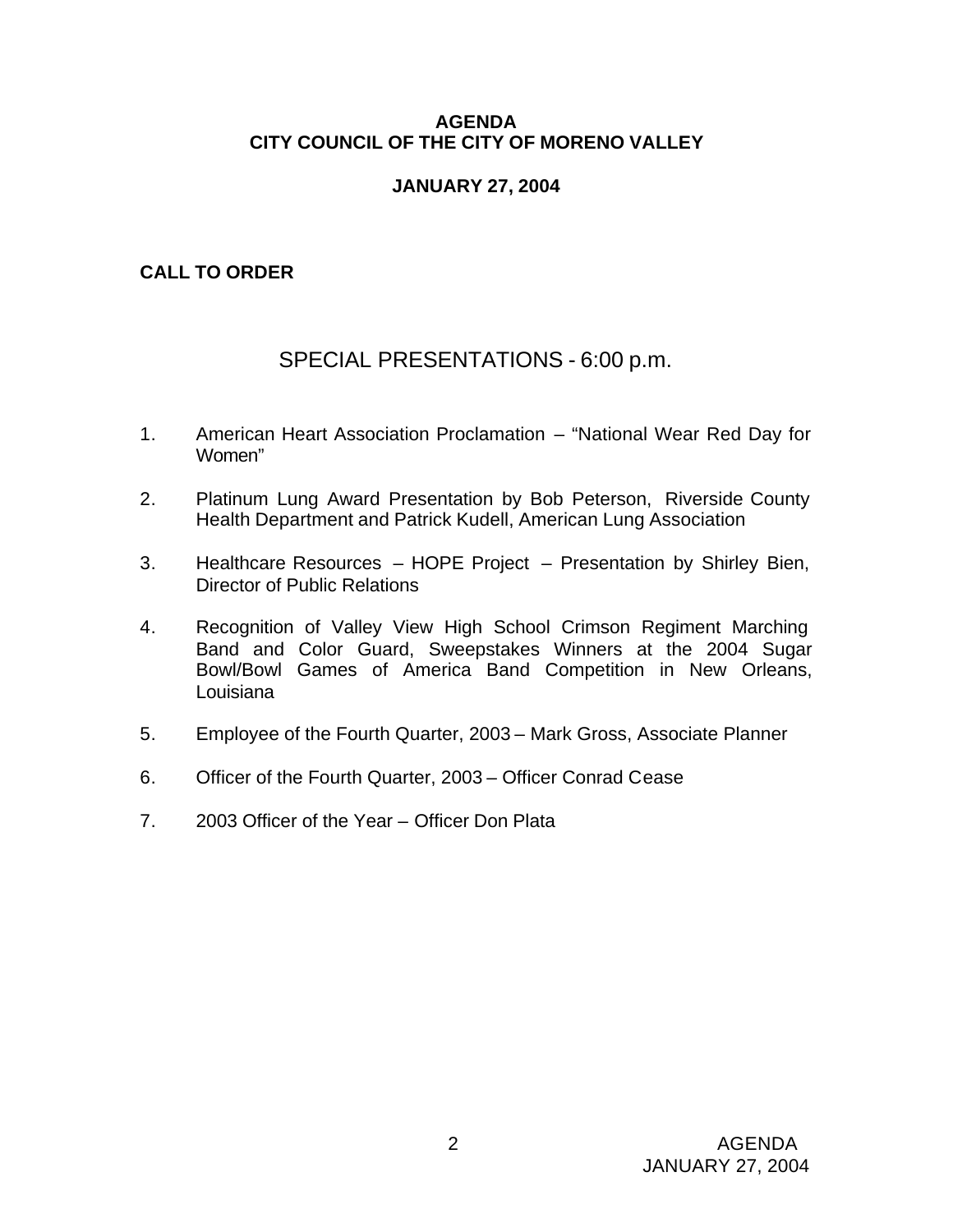### **AGENDA JOINT MEETING OF THE CITY COUNCIL OF THE CITY OF MORENO VALLEY MORENO VALLEY COMMUNITY SERVICES DISTRICT COMMUNITY REDEVELOPMENT AGENCY OF THE CITY OF MORENO VALLEY THE BOARD OF LIBRARY TRUSTEES MORENO VALLEY PUBLIC FACILITIES FINANCING CORPORATION MORENO VALLEY PUBLIC FINANCING AUTHORITY REGULAR MEETING - 6:30 P.M. JANUARY 27, 2004**

**CALL TO ORDER** (Joint Meeting of the City Council of the City of Moreno Valley, Moreno Valley Community Services District, Community Redevelopment Agency of the City of Moreno Valley and the Board of Library Trustees - actions taken at the Joint Meeting are those of the Agency indicated on each Agenda item)

### **PLEDGE OF ALLEGIANCE**

**INVOCATION** – Pastor Mark Avila, Calvary Chapel of Moreno Valley

## **ROLL CALL**

### **INTRODUCTIONS**

PUBLIC COMMENTS **ON MATTERS ON THE AGENDA** WILL BE TAKEN UP AS THE ITEM IS CALLED FOR BUSINESS, BETWEEN STAFF'S REPORT AND CITY COUNCIL DELIBERATION (SPEAKER SLIPS MAY BE TURNED IN UNTIL THE ITEM IS CALLED FOR BUSINESS.) Those wishing to speak should submit a BLUE speaker slip to the Bailiff. There is a three-minute limit per person. All remarks and questions shall be addressed to the presiding officer or to the City Council and not to any individual Council member, staff member or other person.

PUBLIC COMMENTS **ON MATTERS NOT ON THE AGENDA** UNDER THE JURISDICTION OF THE CITY COUNCIL WILL BE HEARD PRIOR TO CITY COUNCIL REPORTS AND CLOSING COMMENTS. IN THE EVENT THAT THE AGENDA ITEM FOR SUCH PUBLIC COMMENTS HAS NOT BEEN CALLED BY 9:00 P.M., IT SHALL BE CALLED AS THE NEXT ITEM OF BUSINESS FOLLOWING THE CONCLUSION OF ANY ITEM BEING HEARD AT 9:00 P.M. Those wishing to speak should submit a BLUE speaker slip to the Bailiff. There is a three-minute limit per person. All remarks and questions shall be addressed to the presiding officer or to the City Council and not to any individual Council member, staff member or other person.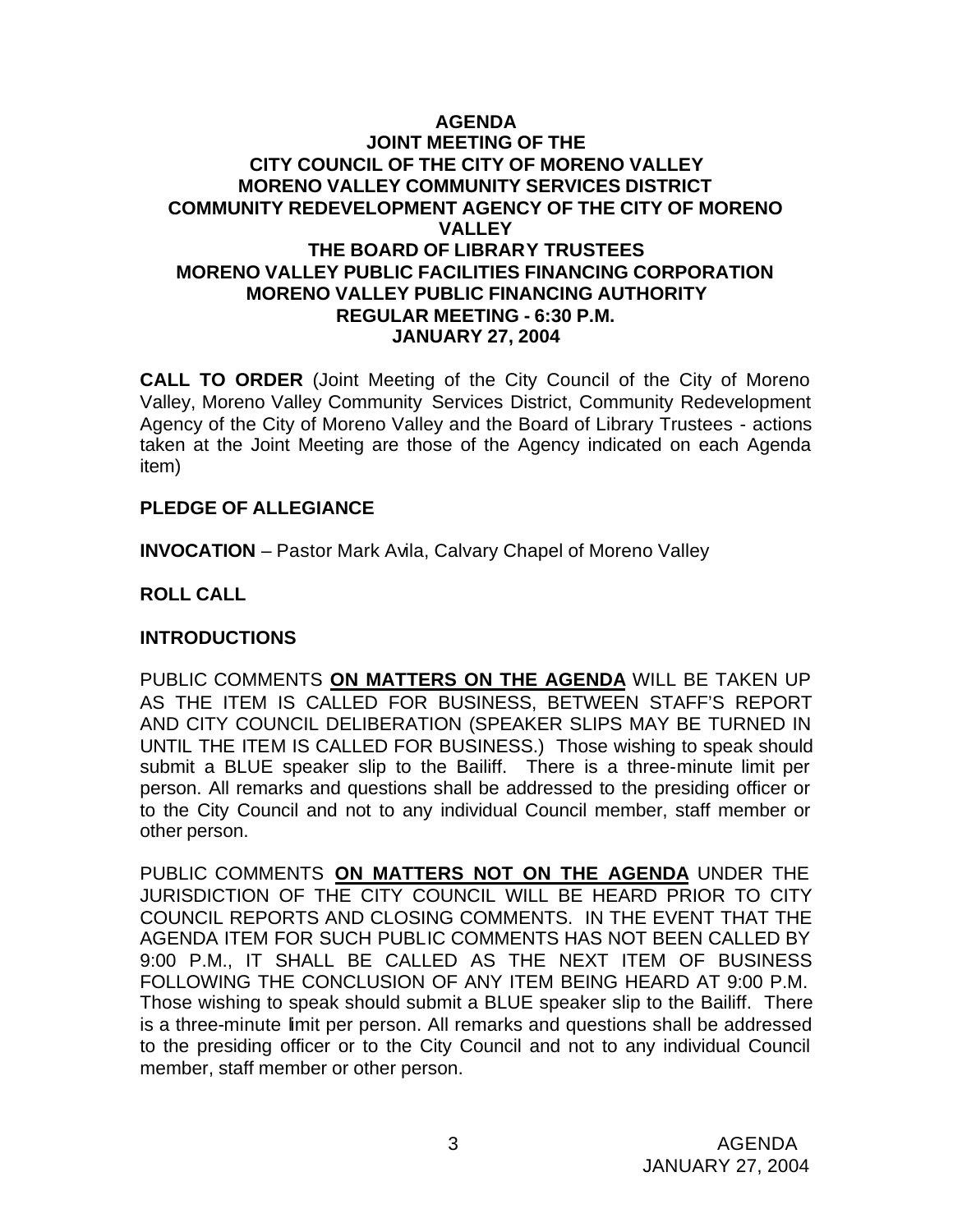### **JOINT CONSENT CALENDARS (SECTIONS A-D) OF THE CITY COUNCIL OF THE CITY OF MORENO VALLEY, MORENO VALLEY COMMUNITY SERVICES DISTRICT, COMMUNITY REDEVELOPMENT AGENCY OF THE CITY OF MORENO VALLEY, AND THE BOARD OF LIBRARY TRUSTEES**

All items listed under the Consent Calendars, Sections A, B, C, and D are considered to be routine and non-controversial, and may be enacted by one motion unless a member of the Council, Community Services District, Redevelopment Agency or the Board of Library Trustees requests that an item be removed for separate action. The motion to adopt the Consent Calendars is deemed to be a separate motion by each Agency and shall be so recorded by the City Clerk. Items withdrawn for report/discussion will be heard after public hearing items.

## **A. CONSENT CALENDAR** - **CITY COUNCIL**

- A1. ORDINANCES FIRST READING BY TITLE ONLY Recommendation: Waive reading of all Ordinance Introductions and read by title only.
- A2. WARRANT REPORT DECEMBER, 2003 (Report of: Finance Department) Recommendation: Adopt Resolution No. 2004-08, approving the Warrant Report, dated December 2003 in the total amount of \$10,256,857.63.

Resolution 2004-08

A Resolution of the City Council of the City of Moreno Valley, California, Approving the Warrant Report Dated December 31, 2003.

A3. ESTABLISH ALL-WAY STOP CONTROLS AT THE INTERSECTION OF LASSELLE STREET AND GENTIAN AVENUE AND AUTHORIZATION TO PROCEED WITH TRAFFIC SIGNAL DESIGN OF THE INTERSECTION (Report of: Public Works Department) Recommendation: Approve Resolution 2004-09, directing Transportation Engineering Division to establish all-way stop controls at the intersection of Lasselle Street and Gentian Avenue; direct staff to include the intersection of Lasselle Street and Gentian Avenue as a candidate location for the City's signal prioritization program for fiscal year 2003/2004; re-appropriate portion of the funds from the Perris Boulevard/Red Maple Lane traffic signal project (account No. 125.82923), to design a traffic signal for Lasselle Street and Gentian Avenue intersection; and authorize the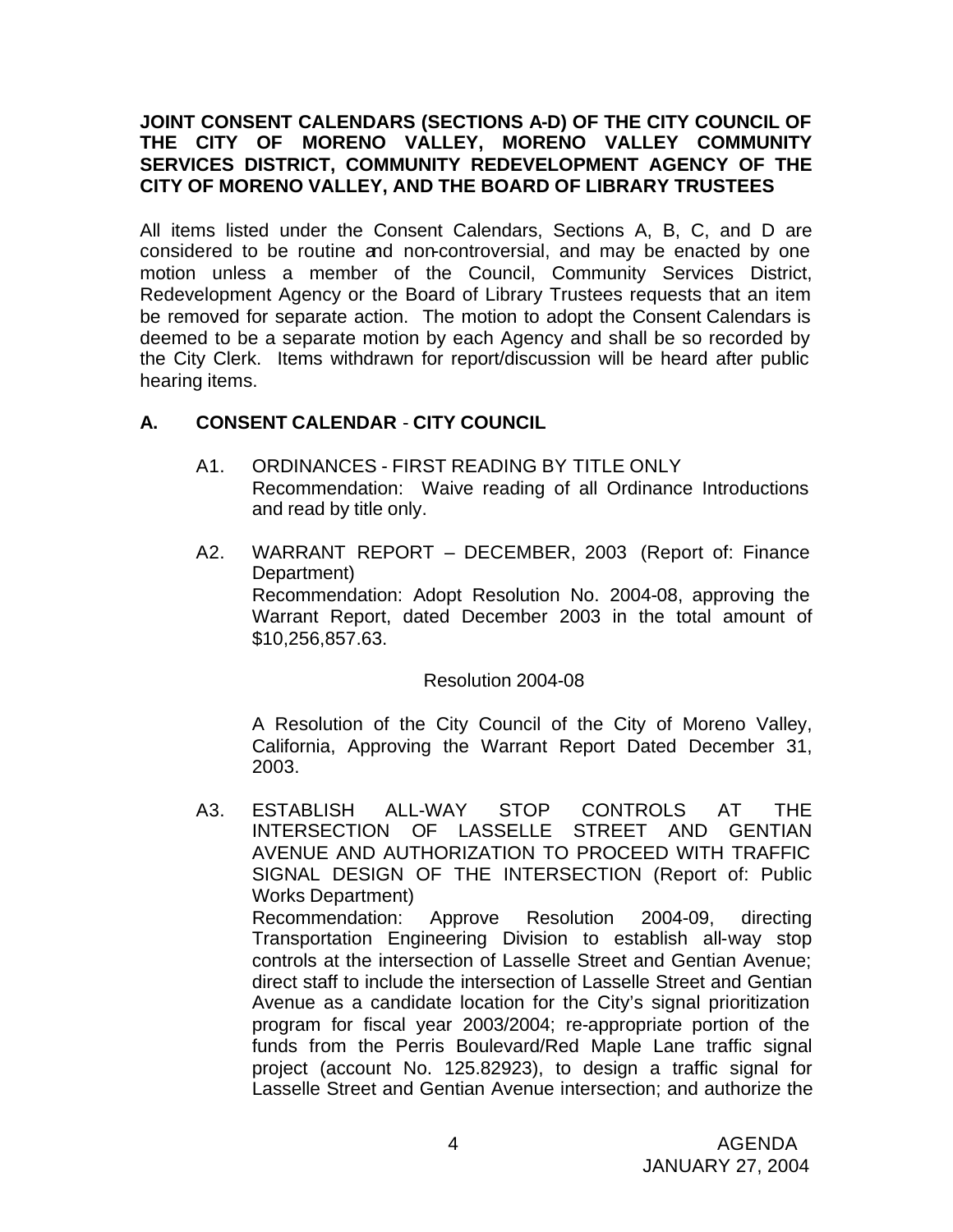Finance Director to establish an account number for Lasselle Street and Gentian Avenue intersection.

#### Resolution No. 2004-09

A Resolution of the City Council of the City of Moreno Valley, Establishing Stop Controls for North and South Bound Traffic on Lasselle Street at Gentian Avenue.

A4. RESOLUTION NO. 2004-10 ADOPT AND APPROVE THE CITY OF MORENO VALLEY PUBLIC WORKS DEPARTMENT'S LANDSCAPE DESIGN GUIDELINES (Report of: Public Works Department) Recommendation: Adopt Resolution No. 2004-10 adopting the City

of Moreno Valley Public Works Department's Landscape Design Guidelines document, which is on file in the office of the City Engineer.

### Resolution No. 2004-10

A Resolution of the City Council of the City of Moreno Valley, California, Adopting the City of Moreno Valley Public Works Department Landscape Design Guidelines.

- A5. NOTICE OF COMPLETION AND ACCEPTANCE OF THE TRAFFIC SIGNAL AT IRIS AVENUE AND INDIAN STREET, PROJECT NO. 01-12566721-2 (Report of: Public Works Department) Recommendation: Ratify Contract Change Order No. 1; accept the work as complete for the traffic signal at Iris Avenue and Indian Street, constructed by DBX, Inc., 42066 Avenida Alvarado, Suite "C", Temecula, California 92590; direct the City Clerk to record the Notice of Completion within ten (10) calendar days at the office of the County Recorder of Riverside County, as required by Section 3093 of the California Civil Code; authorize the Director of Finance to release the retention to DBX, Inc. thirty-five (35) calendar days after the date of recordation of the Notice of Completion, if no claims are filed against the project; and accept the improvements into the City's maintained road system.
- A6. AUTHORIZATION TO AWARD THE CONSTRUCTION CONTRACT FOR THE FISCAL YEAR 2002/2003 BTA PROJECT, CLASS II AND CLASS III BIKEWAYS, PROJECT NO. 03- 12565320 (Report of: Public Works Department) Recommendation: Award the construction contract for the Fiscal Year 2002/2203 Bicycle Transportation Account (BTA), Class II &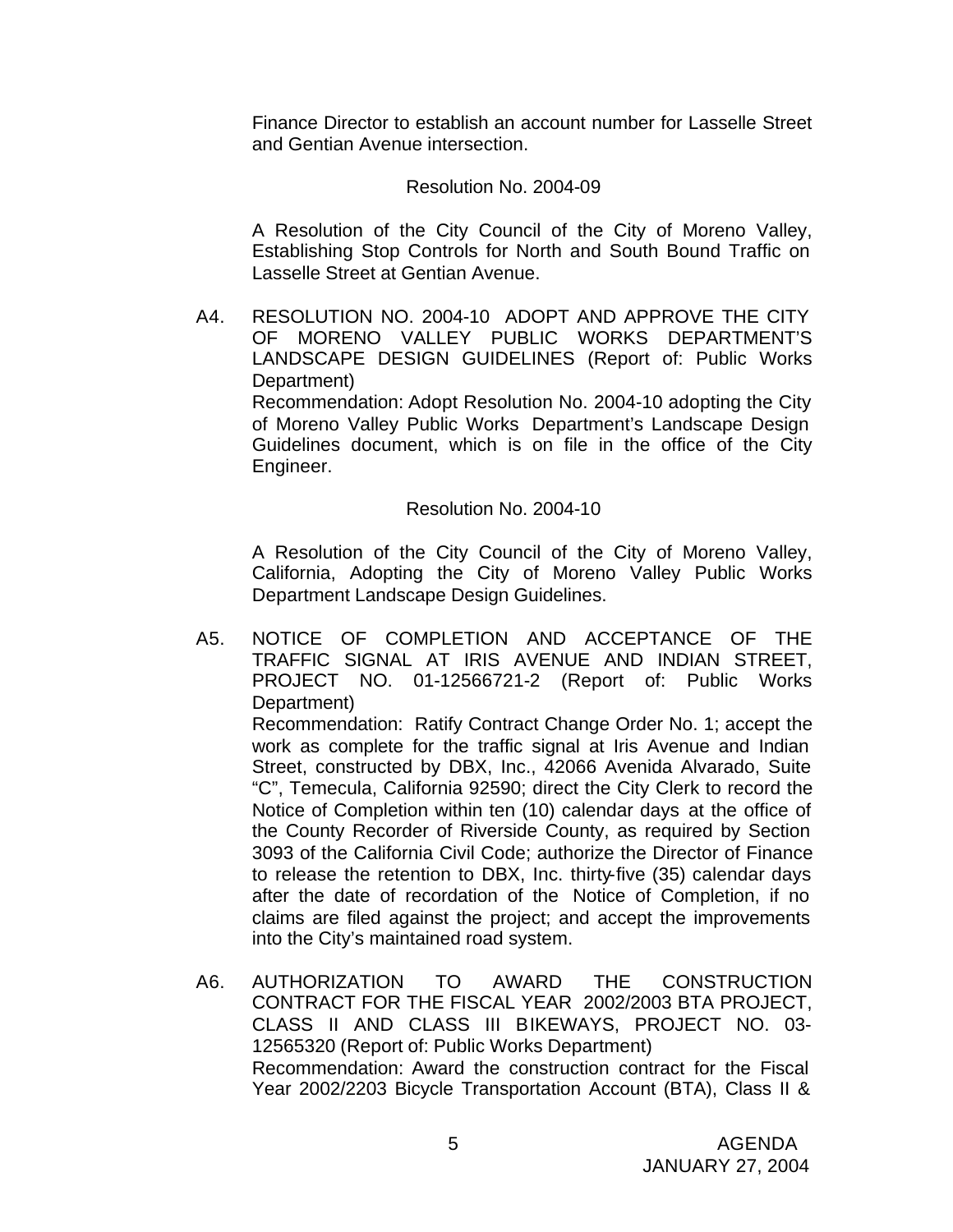III for the Base Bid and Additive Bid Items "A" and "B" to C-18, Inc., P.O. Box 3360, Beaumont, California 92223; authorize the Mayor to execute a contract with C-18, Inc.; and authorize the issuance of a Purchase Order for C-18, Inc., in the amount of \$103,831 (the bid amount plus 10% contingency) when the contract has been signed by all parties.

- A7. NOTICE OF COMPLETION FOR FISCAL YEAR 2002-2003 ANNUAL PAVEMENT RESURFACING PROGRAM. PROJECT NO. 01-12556330 (Report of: Public Works Department) Recommendation: Ratify Contract Change Order Nos. 1 and 2 (Final); accept the work as complete for the Fiscal Year 2002-2003 Annual Pavement Resurfacing Program, constructed by Silvia Construction, Inc., 9007 Center Avenue, Rancho Cucamonga, California 91730-5311; direct the City Clerk to record the Notice of Completion within ten (10) days, at the office of the County Recorder of Riverside County, as required by Section 3093 of the California Civil Code; authorize the Director of Finance to release the retention to Silvia Construction, Inc., thirty-five calendar (35) days after the date of recordation of the Notice of Completion, if no claims are filed against the project; and accept the improvements into the City's maintained road system.
- A8. REQUEST AUTHORIZATION TO ADVERTISE FOR PURCHASE AND INSTALLATION OF REPLACEMENT CARPET AT CITY HALL (Report of: Parks and Recreation Department) Recommendation: Authorize staff to prepare the bid documents for the purchase and installation of replacement carpet at City Hall; and authorize the City Clerk to advertise the project for bids.
- A9. MINUTES SPECIAL MEETING OF DECEMBER 16, 2003 (Report of: City Clerk's Department) Recommendation: Approve as submitted.
- A10. MINUTES SPECIAL CEREMONIAL MEETING OF JANUARY 6, 2004 (Report of: City Clerk's Department) Recommendation: Approve as submitted.
- A11. MINUTES REGULAR MEETING OF JANUARY 13, 2004 (Report of: City Clerk's Department) Recommendation: Approve as submitted.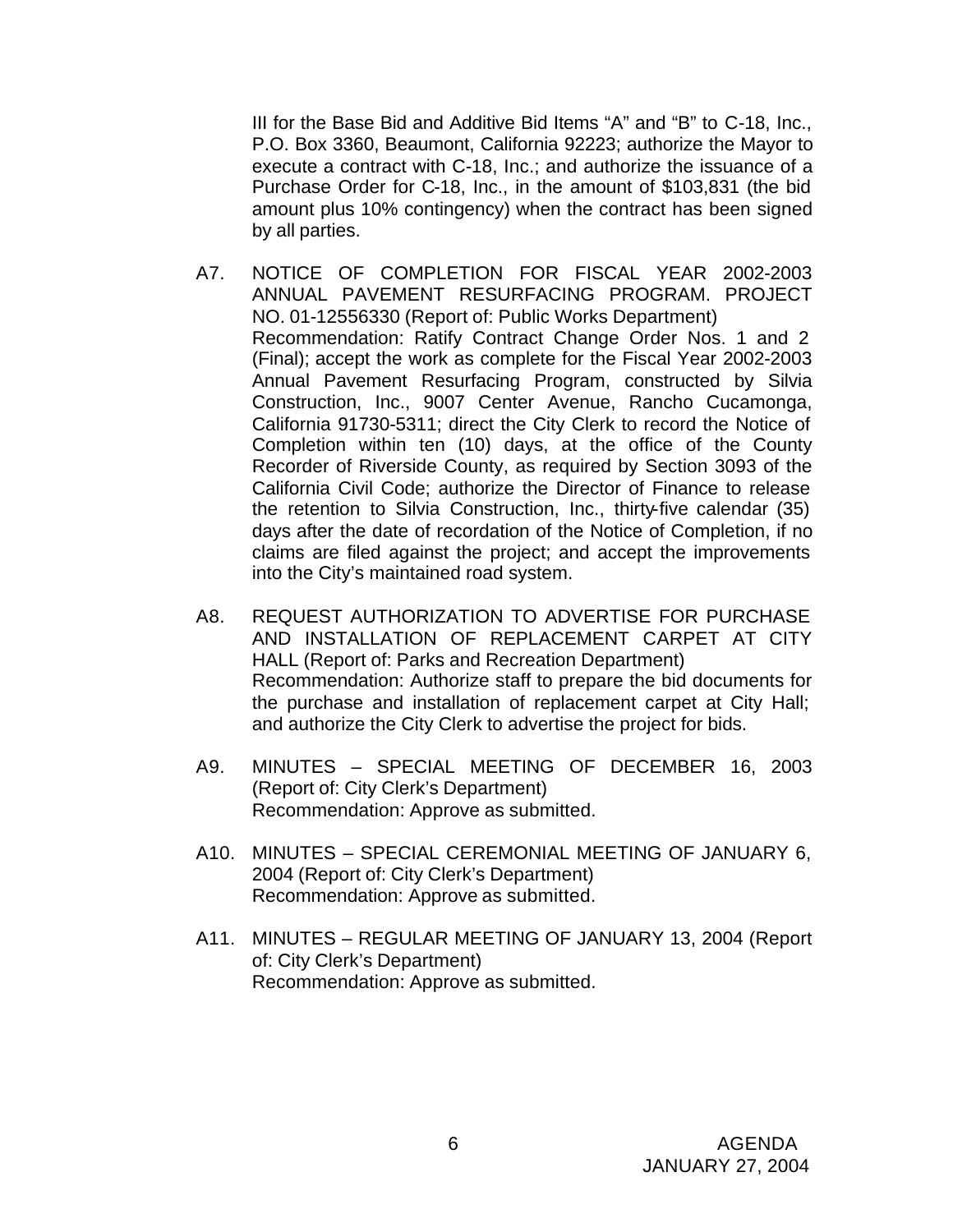### **B. CONSENT CALENDAR** - **COMMUNITY SERVICES DISTRICT**

- B1. ORDINANCES FIRST READING BY TITLE ONLY Recommendation: Waive reading of all Ordinance Introductions and read by title only.
- B2. RECOMMEND ACCEPTANCE OF SHADOW MOUNTAIN PARK AND PHASE 1 IMPROVEMENTS (TRACT 23553). (Report of: Parks and Recreation Department) Recommendation: Accept Shadow Mountain Park and its Phase 1 Improvements as completed by Empire Homes Tract 23553.
- B3. REQUEST TO ADVERTISE A NOTICE REQUESTING PROPOSALS – MORENO VALLEY COMMUNITY SERVICES DISTRICT PROJECT NO. E-3/04 – MAINTENANCE OF STREETSCAPE LANDSCAPING AND IRRIGATION – MORENO VALLEY RANCH – WEST (Report of: Public Works Department) Recommendation: Adopt the area map and maintenance specifications, which are on file in the office of the Director of Public Works; and authorize the City Clerk to advertise a Notice Requesting Proposals for Project E-3/04.
- B4. ACCEPTANCE OF ONE-TIME GRANT FUNDING CHILD CARE GRANT (Report of: Parks and Recreation Department) Recommendation: Authorize the acceptance of one-time grant funding in the amount of \$2,328 from the California Department of Education, Child Development Division. These grant monies are for the purpose of purchasing instructional materials and supplies for the child development program for FY 2003/2004; and adopt Resolution No. CSD 2004-01 to certify the approval of the governing board to enter into this transaction with the California Department of Education for the purpose of purchasing instructional materials and supplies for the child care development program and to authorize the designated personnel, as shown on the resolution, to sign contract documents for FY 2003/2004.

### Resolution No. CSD 2004-01

A Resolution of the City Council of the City of Moreno Valley, California, Acting in Its Capacity as the Board of Directors of the Moreno Valley Community Services District Certifying the Approval of the Governing Board to Enter Into a Transaction With the California Department of Education for the Purpose of Purchasing Instructional Materials and Supplies for the Child Care and Development Program and to Authorize Designated Personnel to Sign Contract Documents for FY 2003/04.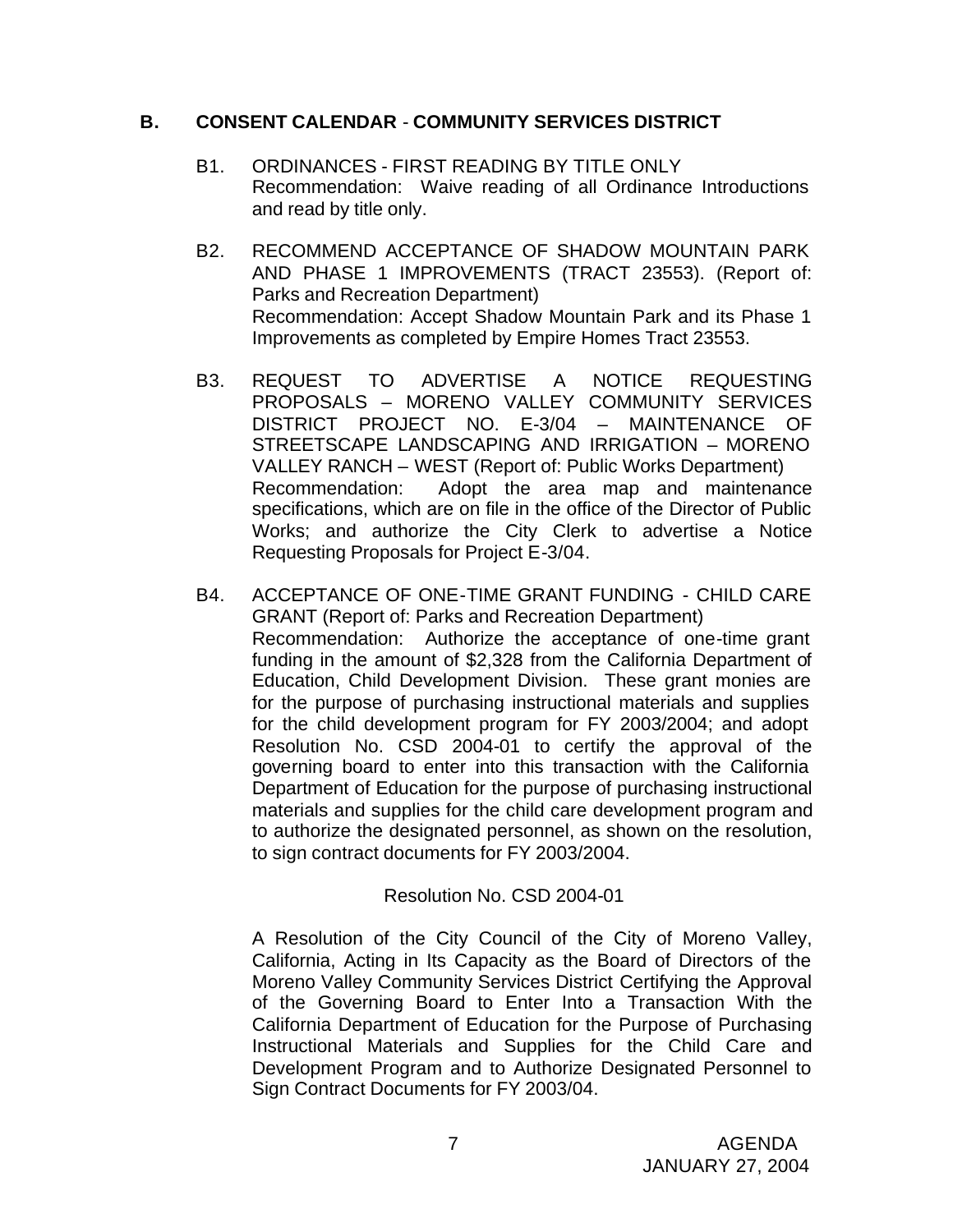- B5. MINUTES SPECIAL MEETING OF DECEMBER 16, 2003 (Report of: City Clerk's Department) Recommendation: Approve as submitted.
- B6. MINUTES SPECIAL CEREMONIAL MEETING OF JANUARY 6, 2004 (Report of: City Clerk's Department) Recommendation: Approve as submitted.
- B7. MINUTES REGULAR MEETING OF JANUARY 13, 2004 (Report of: City Clerk's Department) Recommendation: Approve as submitted.

## **C. CONSENT CALENDAR** - **COMMUNITY REDEVELOPMENT AGENCY**

- C1. ORDINANCES FIRST READING BY TITLE ONLY Recommendation: Waive reading of all Ordinance Introductions and read by title only.
- C2. MINUTES SPECIAL MEETING OF DECEMBER 16, 2003 (Report of: City Clerk's Department) Recommendation: Approve as submitted.
- C3. MINUTES SPECIAL CEREMONIAL MEETING OF JANUARY 6, 2004 (Report of: City Clerk's Department) Recommendation: Approve as submitted.
- C4. MINUTES REGULAR MEETING OF JANUARY 13, 2004 (Report of: City Clerk's Department) Recommendation: Approve as submitted.

## **D. CONSENT CALENDAR** - **BOARD OF LIBRARY TRUSTEES**

- D1. ORDINANCES FIRST READING BY TITLE ONLY Recommendation: Waive reading of all Ordinance Introductions and read by title only.
- D2. MINUTES REGULAR MEETING OF JANUARY 13, 2004 (Report of: City Clerk's Department) Recommendation: Approve as submitted.

ADJOURNMENT TO MORENO VALLEY PUBLIC FACILITIES FINANCING CORPORATION ANNUAL MEETING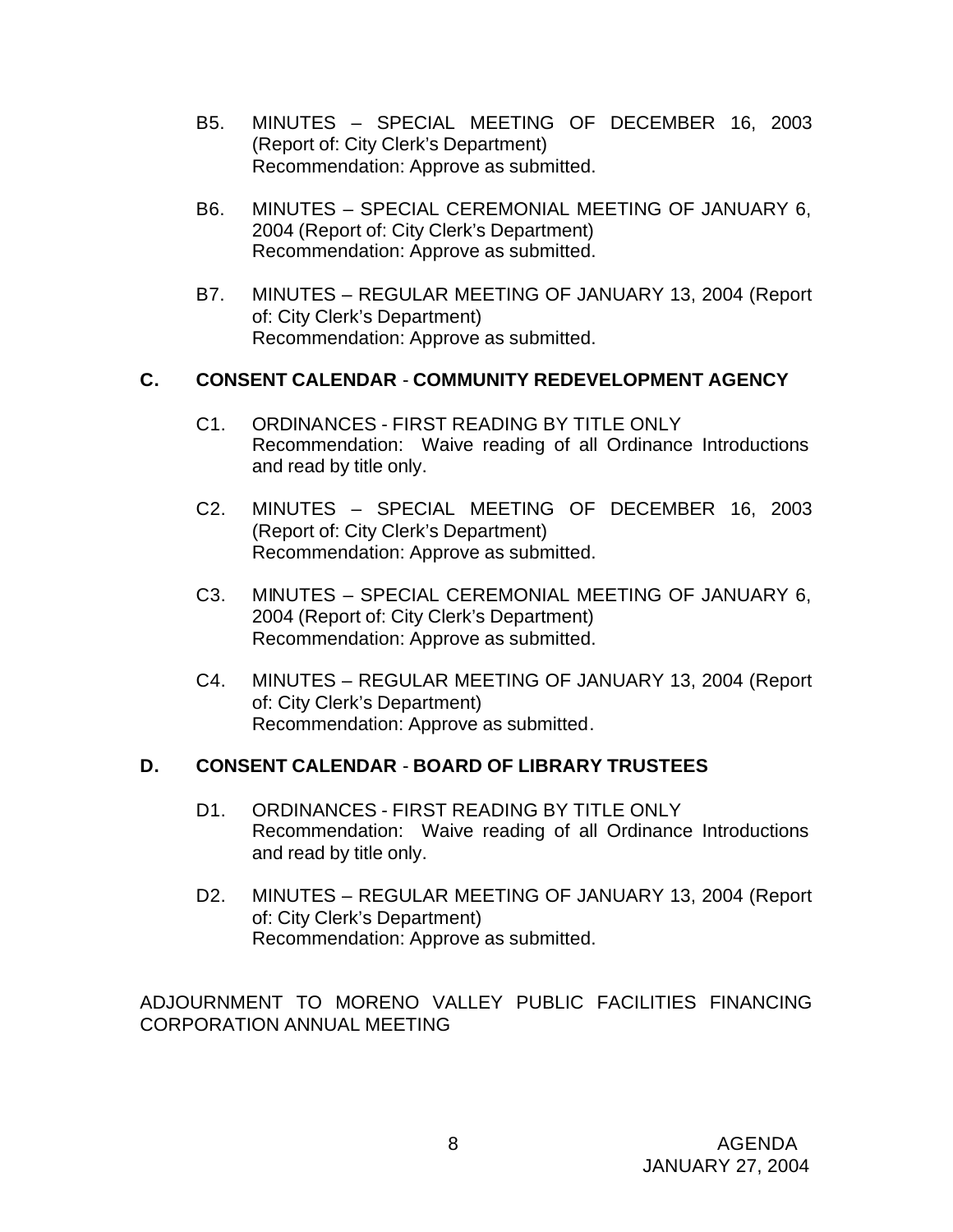#### **ANNUAL/REGULAR MEETING OF THE MORENO VALLEY PUBLIC FACILITIES FINANCING CORPORATION (MVPFFC)**

CALL TO ORDER

ROLL CALL

There are no reports or issues before the Corporation to be addressed

ADJOURN ANNUAL MEETING OF THE MORENO VALLEY PUBLIC FACILITIES FINANCING CORPORATION TO ANNUAL MEETING OF THE MORENO VALLEY PUBLIC FINANCING AUTHORITY (MVPFA)

#### **ANNUAL/REGULAR MEETING OF THE MORENO VALLEY PUBLIC FINANCING AUTHORITY (MVPFA)**

CALL TO ORDER

ROLL CALL

There are no reports or issues before the Authority to be addressed

ADJOURN ANNUAL MEETING OF THE MORENO VALLEY PUBLIC FINANCING AUTHORITY

**RECONVENE JOINT MEETING OF THE CITY COUNCIL OF THE CITY OF MORENO VALLEY, MORENO VALLEY COMMUNITY SERVICES DISTRICT, THE COMMUNITY REDEVELOPMENT AGENCY OF THE CITY OF MORENO VALLEY, AND THE BOARD OF LIBRARY TRUSTEES**

### **E. PUBLIC HEARINGS**

Questions or comments from the public on a Public Hearing matter are limited to five minutes per individual and must pertain to the subject under consideration.

Those wishing to speak should complete and submit a GOLDENROD speaker slip to the Bailiff.

- E1. PUBLIC HEARING REGARDING MAIL BALLOT PROCEEDINGS FOR:
	- ß TENTATIVE TRACT 29732 (AND ALL AFFECTED PHASES) FOR: 1) INCLUSION INTO COMMUNITY SERVICES DISTRICT (CSD) ZONE B (RESIDENTIAL STREET LIGHTING) AND APPROVAL OF THE ANNUAL CHARGE; AND 2) APPROVAL OF THE NATIONAL POLLUTANT DISCHARGE ELIMINATION SYSTEM (NPDES) REGULATORY RATE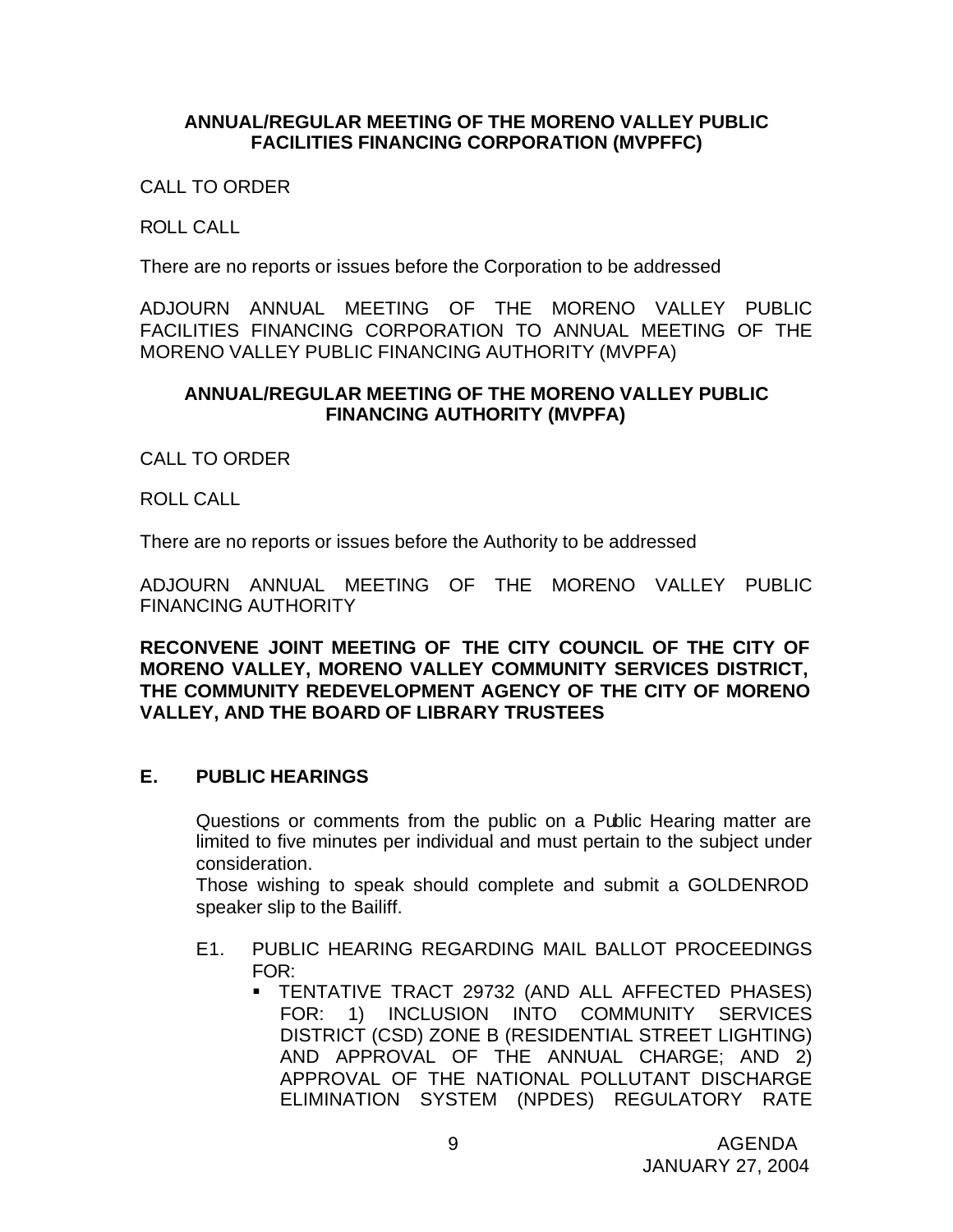SCHEDULE; AND

- ß TENTATIVE TRACTS 30316 AND 30318 (AND ALL AFFECTED PHASES) FOR APPROVAL OF THE NPDES REGULATORY RATE SCHEDULE; AND
- **F TENTATIVE TRACT 30321 (AND ALL AFFECTED PHASES)** FOR: 1) INCLUSION INTO CSD ZONES B AND E-3A (INTERNAL WALLS/PARKWAY LANDSCAPE MAINTENANCE) AND APPROVAL OF THE ANNUAL CHARGES; AND 2) APPROVAL OF THE NPDES REGULATORY RATE SCHEDULE (Report of: Public Works Department)

Recommendation: That the City Council and the Board of Directors of the Moreno Valley Community Services District (CSD), after conducting the public hearing:

- 1. Tabulate the mail ballots for Tentative Tracts 29732, 30316, 30318 and 30321 for each described service;
- 2. Verify and accept the results of the mail ballot proceedings as identified on the Official Tally Sheet and Assessor Parcel Number (APN) listing;
- 3. Receive and file with the City Clerk's Office the accepted Official Tally Sheet and APN listing; and
- 4. If approved, authorize and impose the applicable CSD charges and the NPDES regulatory rate for Tentative Tracts 29732, 30316, 30318 and 30321 (and all affected phases).
- E2. EXTENSION OF INTERIM URGENCY ORDINANCE NO. 652 PROHIBITING THE ESTABLISHMENT OF INDOOR SWAP MEETS/MINI-MALLS PENDING ADOPTION OF A PERMANENT ORDINANCE (PUBLIC HEARING) (Report of: City Attorney's Department)

Recommendation: That the City Council:

- 1. Recognize that the interim urgency ordinance prohibiting indoor swap meets qualifies as an exemption under Section 15061 of the CEQA Guidelines in that there is no possibility that this activity may have the potential for causing a significant impact on the environment; and
- 2. Adopt Ordinance No. 657, thereby approving an urgency ordinance prohibiting the establishment of indoor swap meets/mini-malls pending the completion of a study and adoption of permanent ordinances, policies and standards pursuant to Section 65858 of the California Government Code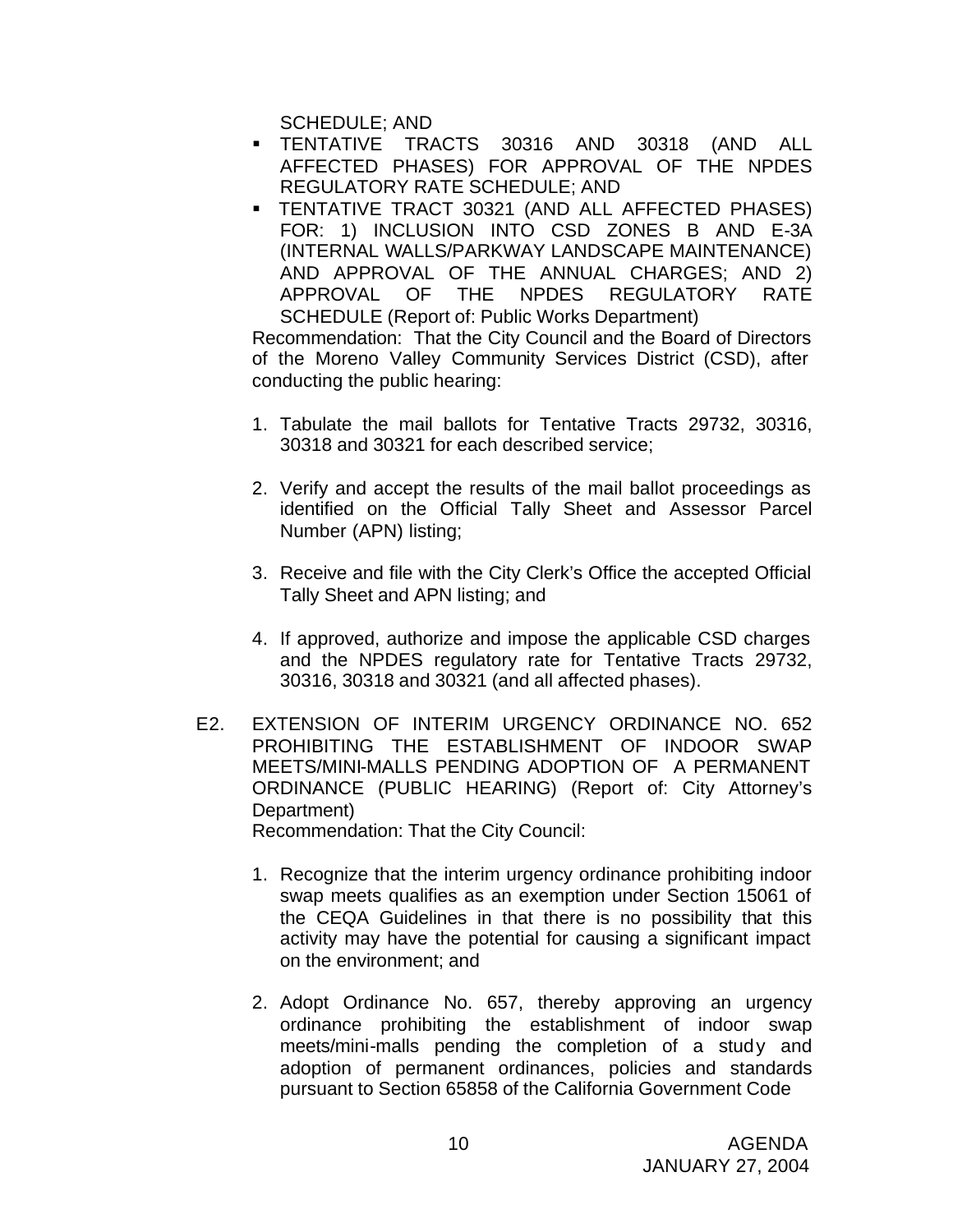### Ordinance No. 657

An Ordinance of the City Council of the City of Moreno Valley, California, Extending Interim Urgency Ordinance 652, Prohibiting the Establishment of Indoor Swap Meets/Mini-Malls Pending the Completion of a Study and Adoption of Permanent Ordinances, Policies and Standards Pursuant to Section 65858 of the California Government Code

## **F. ITEMS REMOVED FROM CONSENT CALENDARS FOR DISCUSSION OR SEPARATE ACTION**

### **G. REPORTS**

- G1. MORENO VALLEY UNIFIED SCHOOL DISTRICT FUTURE SCHOOL FACILITIES – PowerPoint Presentation
- G2. PUBLIC MEETING TO PROVIDE COMMENT ON THE REINSTATEMENT OF COMMUNITY SERVICES DISTRICT (CSD) ZONE D (PARKWAY LANDSCAPE MAINTENANCE) AT THE STANDARD LEVEL FOR TRACT NO. 20718 (AND ALL AFFECTED PHASES) (Report of: Public Works Department) Recommendation: That the Mayor and City Council, acting in their respective capacities as President and Members of the Board of Directors of the Moreno Valley Community Services District (CSD), hold a Public Meeting to accept comments regarding the reinstatement of Zone D (Parkway Landscape Maintenance) services from reduced to standard level for Tract No. 20718 (and all affected phases). If approved, the CSD shall provide Zone D services at the standard level and levy an associated annual charge to fund the cost of maintenance and program administration.
- G3. ADVISORY COMMITTEE ANNUAL UPDATES (No written material provided - Oral Presentation Only)
- G4. APPOINTMENTS TO THE ECOLOGICAL PROTECTION ADVISORY COMMITTEE, TRAFFIC SAFETY ADVISORY COMMITTEE AND PARKS AND RECREATION ADVISORY COMMITTEE (Report of: City Clerk's Department) Recommendation: That the City Council, after reviewing the ballots provided by the City Clerk:
	- 1. Appoint Laura Arciniega to the Ecological Protection Advisory Committee for a term expiring June 30, 2006;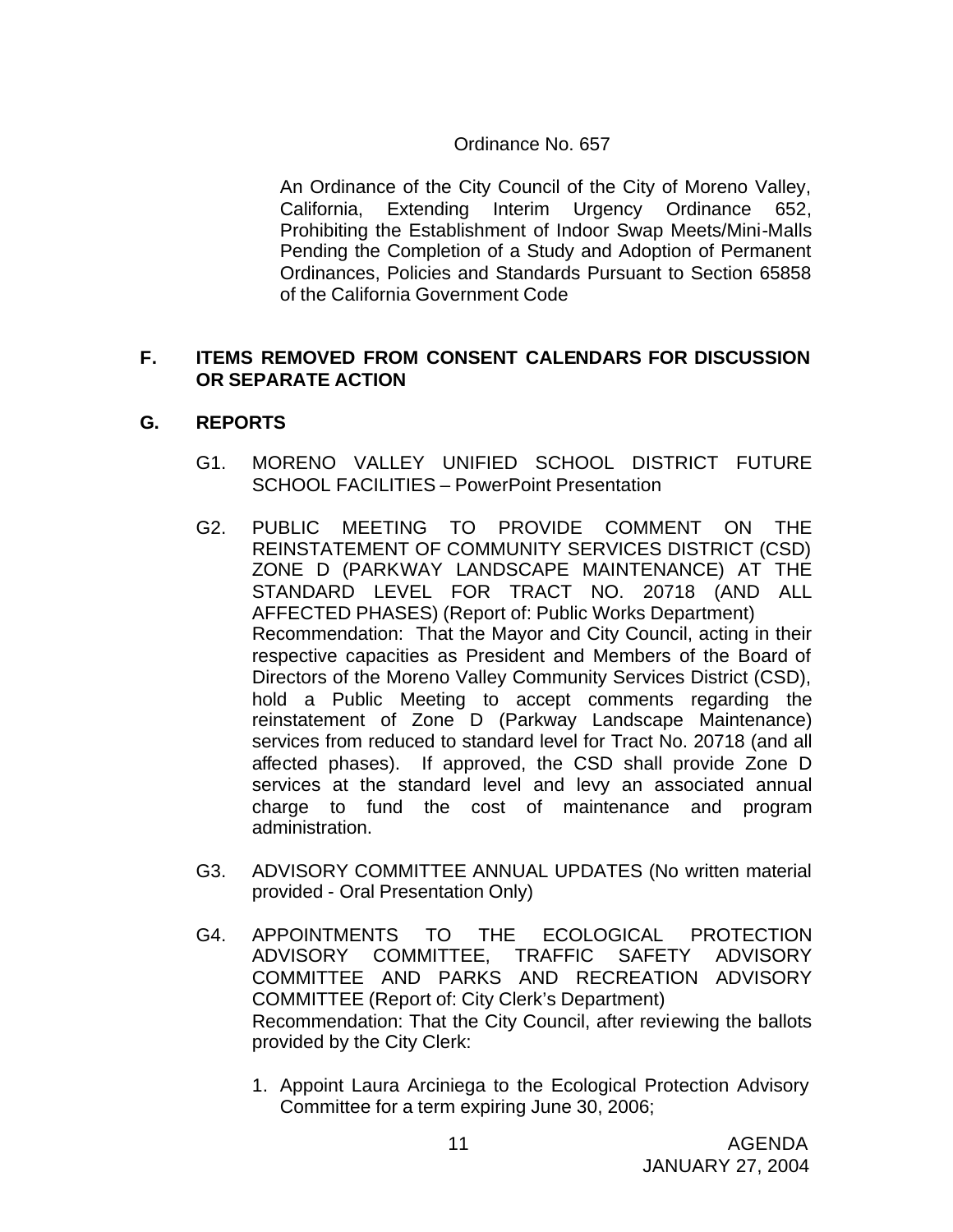- 2. Appoint one member to the Traffic Safety Advisory Committee for a term expiring June 30, 2005;
- 3. Appoint one member to the Parks and Recreation Advisory Committee for a term expiring June 30, 2004, one member for a term expiring June 30, 2005, and one member for a term expiring June 30, 2006;
- 4. Appoint Elena Arciniega to the Parks and Recreation Advisory Committee as a teenage member for a term expiring January 27, 2007, or until high school graduation, whichever comes first; or
- 5. If appointments are not made, declare the positions vacant and authorize the City Clerk to re-notice the positions as vacant.
- G5. AN AMENDMENT OF THE PERMITTED USES TABLE CONTAINED IN SUBSECTION 9.20.020 OF THE MORENO VALLEY MUNICIPAL CODE (Report of: Community and Economic Development Department) Recommendation: That the City Council:
	- 1. Determine that the proposed ordinance is exempt from the California Environmental Quality Act (CEQA) in accordance with Section 15061 of the CEQA Guidelines because the proposed ordinance does not have the potential to cause a significant effect on the environment; and
	- 2. Introduce Ordinance No. 655, thereby amending the Permitted Uses Table contained in Subsection 9.20.020 of the Moreno Valley Municipal Code

### Ordinance No. 655

An Ordinance of the City Council of the City of Moreno Valley, California, Amending the Permitted Uses Table Contained in Subsection 9.02.020 of the Moreno Valley Municipal Code

G6. ORDINANCE FOR NATIONAL POLLUTANT DISCHARGE ELIMINATION SYSTEM (NPDES) REGULATORY RATE COLLECTION FOR NEW RESIDENTIAL DEVELOPMENTS (Report of: Public Works Department) Recommendation: That the City Council introduce Ordinance No. 656, amending Title 3 of the City of Moreno Valley Municipal Code by adding Chapter 3.50 relating to the establishment and collection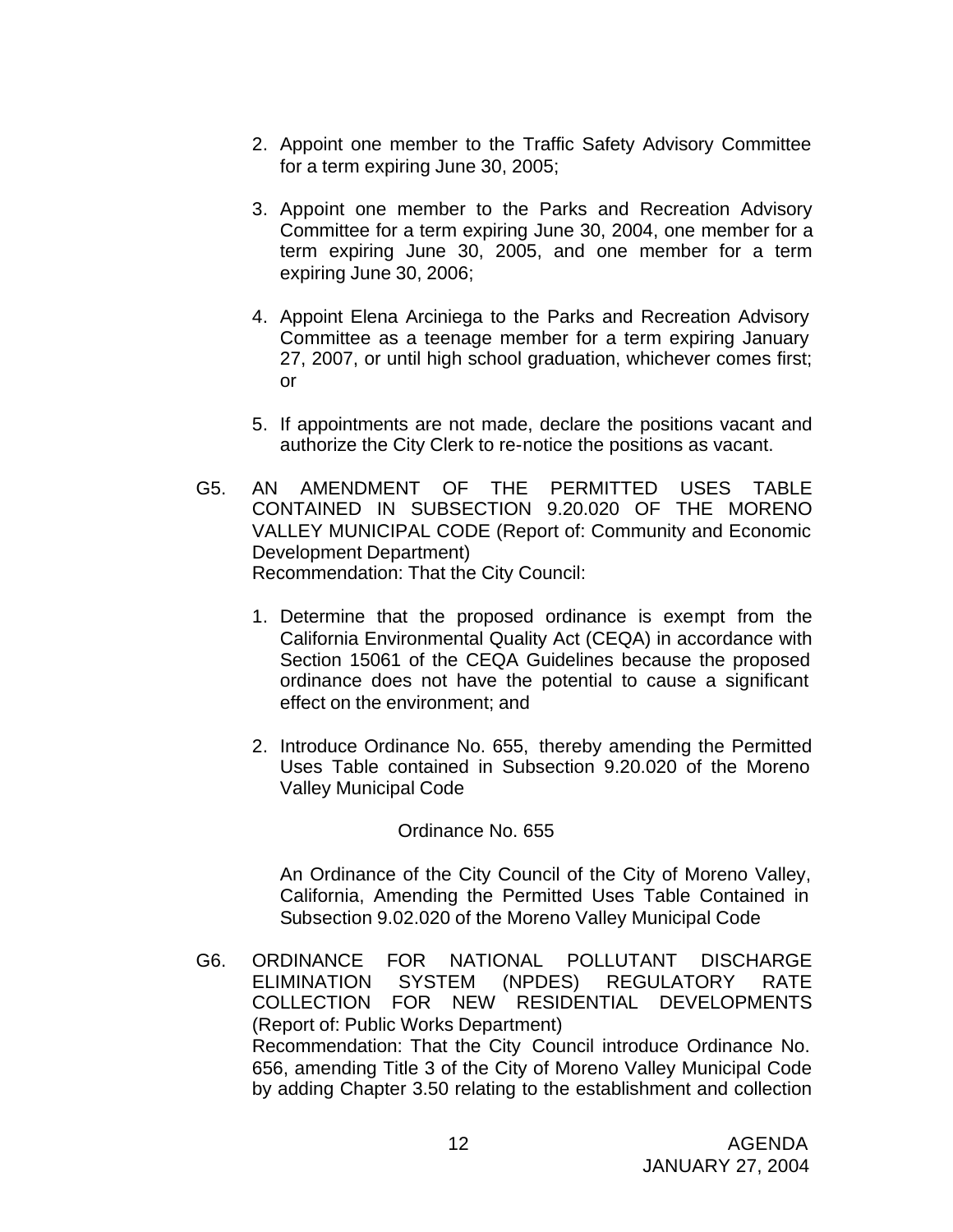of the National Pollutant Discharge Elimination System (NPDES) regulatory rate for new residential developments based on the approved NPDES rate schedule and authorization of subsequent rate adjustments by resolution.

#### Ordinance No. 656

An Ordinance of the City Council of the City of Moreno Valley, California, Amending Title 3 of the City of Moreno Valley Municipal Code by Adding Chapter 3.50 Relating to the Establishment and Collection of the National Pollutant Discharge Elimination System (NPDES) Regulatory Rate for New Residential Developments Based on the Approved NPDES Rate Schedule and Authorization of Subsequent Rate Adjustments by Resolution

G7. INTRODUCTION OF CSD ORDINANCE ADDING FEES FOR SENIOR PROGRAMS AND SERVICES AT THE MORENO VALLEY SENIOR COMMUNITY CENTER (Report of: Parks and Recreation Department) Recommendation: That the City Council, acting in the capacity as Board of Directors of the Moreno Valley Community Services District, introduce Ordinance No. CSD 44, amending Ordinance No. CSD 43, adding fees for senior programs and services at the

Moreno Valley Senior Community Center. (Roll call required)

### Ordinance No. CSD 44

An Ordinance of the Moreno Valley Community Services District of the City of Moreno Valley, California, Amending Ordinance No. CSD 43, Adding New Fees for Senior Programs and Services at the Moreno Valley Senior Community Center

- G8. STATE AND FEDERAL LEGISLATIVE ADVOCACY PRIORITIES (Report of: Administrative Services Department) Recommendation: That the City Council approve the State/Federal Legislative Advocacy Priorities Policy.
- G9. LEGISLATIVE UPDATE (Report of: Administrative Services Department) Recommendation: That the City Council receive and file the report.
- G10. CITY MANAGER'S REPORT (Informational Oral Presentation not for Council action)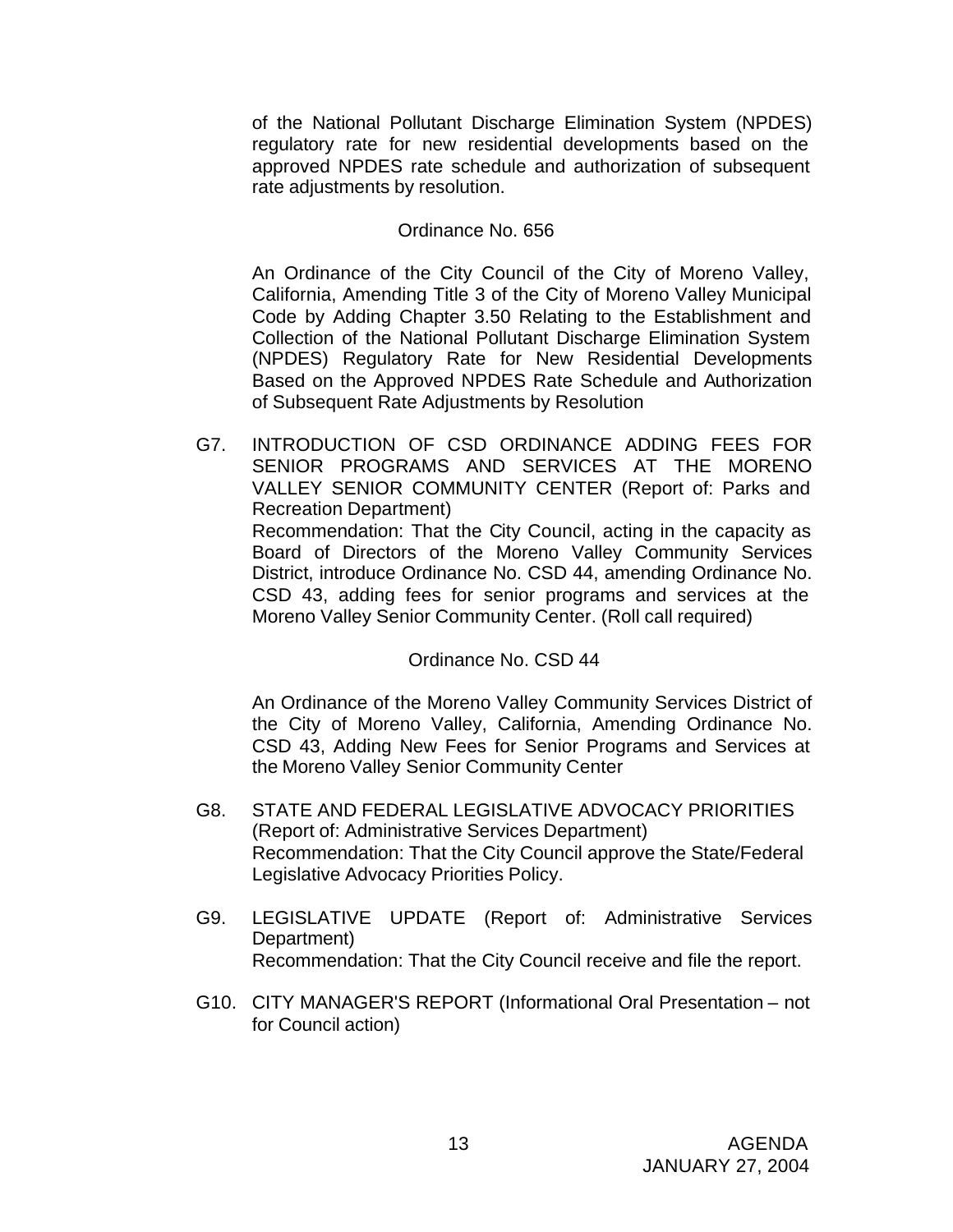## **H. LEGISLATIVE ACTIONS**

ORDINANCES - 1ST READING AND INTRODUCTION – NONE

ORDINANCES - 2ND READING AND ADOPTION

H1. ORDINANCE NO. 646, AN ORDINANCE OF THE CITY COUNCIL OF THE CITY OF MORENO VALLEY, CALIFORNIA, APPROVING PA03-0049, A ZONE CHANGE FOR ASSESSOR'S PARCEL NUMBERS 477-220-048 AND 049 FROM OFFICE TO R5 FOR 17.58-NET ACRES LOCATED AT THE NORTHEAST CORNER OF ALESSANDRO BOULEVARD AND MORRISON STREET (RECEIVED FIRST READING AND REINTRODUCTION JANUARY 13, 2004 ON A 4-0-1 VOTE, BATEY ABSENT) (Report of: Community and Economic Development Department) Recommendation: Adopt Ordinance No. 646.

#### Ordinance No. 646

An Ordinance of the City Council of the City of Moreno Valley, California, Approving PA03-0049, A Zone Change for Assessor's Parcel Numbers 477-220-048 and 049 from Office to R5 for 17.58- Net Acres Located at the Northeast Corner of Alessandro Boulevard and Morrison Street

H2. ORDINANCE NO. 647, AN ORDINANCE OF THE CITY COUNCIL OF THE CITY OF MORENO VALLEY, CALIFORNIA, REPEALING ORDINANCE NO. 263, SPECIFIC PLAN 215 (SP215) FOR 80.04 ACRES LOCATED ON THE SOUTHWEST CORNER OF CACTUS AVENUE AND OLIVER STREET (RECEIVED FIRST READING AND REINTRODUCTION JANUARY 13, 2004 ON A 4-0-1 VOTE, BATEY ABSENT) (Report of: Community and Economic Development Department)

Recommendation: Adopt Ordinance No. 647.

Ordinance No. 647

An Ordinance of the City Council of the City of Moreno Valley, California, Repealing Ordinance No. 263, Specific Plan 215 (SP215) for 80.04 Acres Located on the Southwest Corner of Cactus Avenue and Oliver Street

H3. ORDINANCE NO. 648, AN ORDINANCE OF THE CITY COUNCIL OF THE CITY OF MORENO VALLEY, CALIFORNIA, APPROVING A ZONE CHANGE (PA03-0090), FROM SP215 ZONING TO RESIDENTIAL 5 FOR 80.04 ACRES LOCATED ON THE SOUTHWEST CORNER OF CACTUS AVENUE AND OLIVER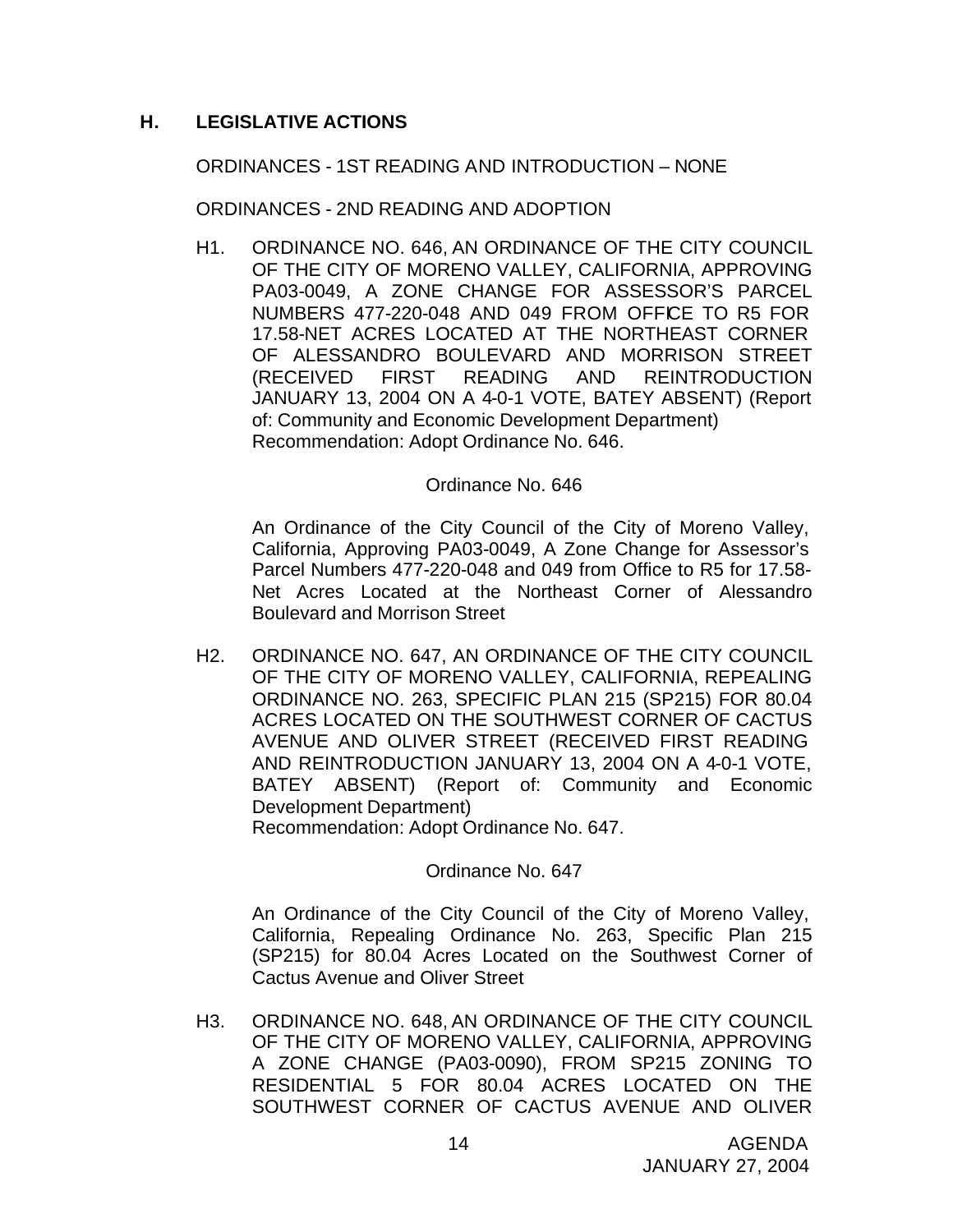STREET (RECEIVED FIRST READING AND REINTRODUCTION JANUARY 13, 2004 ON A 4-0-1 VOTE, BATEY ABSENT) (Report of: Community and Economic Development Department) Recommendation: Adopt Ordinance No. 648.

#### Ordinance No. 648

An Ordinance of the City Council of the City of Moreno Valley, California, Approving a Zone Change (PA03-0090), from SP215 Zoning to Residential 5 for 80.04 Acres Located on the Southwest Corner of Cactus Avenue and Oliver Street

H4. ORDINANCE NO. 653, AN ORDINANCE OF THE CITY COUNCIL OF THE CITY OF MORENO VALLEY, CALIFORNIA, THAT EMPOWERS THE PUBLIC WORKS DIRECTOR/CITY ENGINEER TO ADOPT, ENFORCE AND AMEND MORENO VALLEY UTILITIES' UNDERGROUND ELECTRICAL SERVICE REQUIREMENTS, RESIDENTIAL DISTRIBUTION DESIGN PROCEDURES, UNDERGROUND CONSTRUCTION STANDARDS, AND SAFETY AND HEALTH PROCEDURES (RECEIVED FIRST READING AND INTRODUCTION JANUARY 13, 2004 ON A 4-0-1 VOTE, BATEY ABSENT) (Report of: Public Works Department)

Recommendation: Adopt Ordinance No. 653.

Ordinance No. 653

An Ordinance of the City Council of the City of Moreno Valley, California, that Empowers the Public Works Director/City Engineer to Adopt, Enforce and Amend Moreno Valley Utilities' Underground Electrical Service Requirements, Residential Distribution Design Procedures, Underground Construction Standards, and Safety and Health Procedures

H5. ORDINANCE NO. 654, AN ORDINANCE OF THE CITY COUNCIL OF THE CITY OF MORENO VALLEY AMENDING TITLE 3 OF THE CITY OF MORENO VALLEY MUNICIPAL CODE, BY ADDING A NEW CHAPTER 3.48, ESTABLISHING A LOCAL DEVELOPMENT MITIGATION FEE FOR FUNDING THE PRESERVATION OF NATURAL ECOSYSTEMS IN ACCORDANCE WITH THE WESTERN RIVERSIDE COUNTY MULTIPLE SPECIES HABITAT CONSERVATION PLAN (RECEIVED FIRST READING AND INTRODUCTION JANUARY 13, 2004 ON A 4-0-1 VOTE, BATEY ABSENT) (Report of: Community and Economic Development Department) Recommendation: Adopt Ordinance No. 654.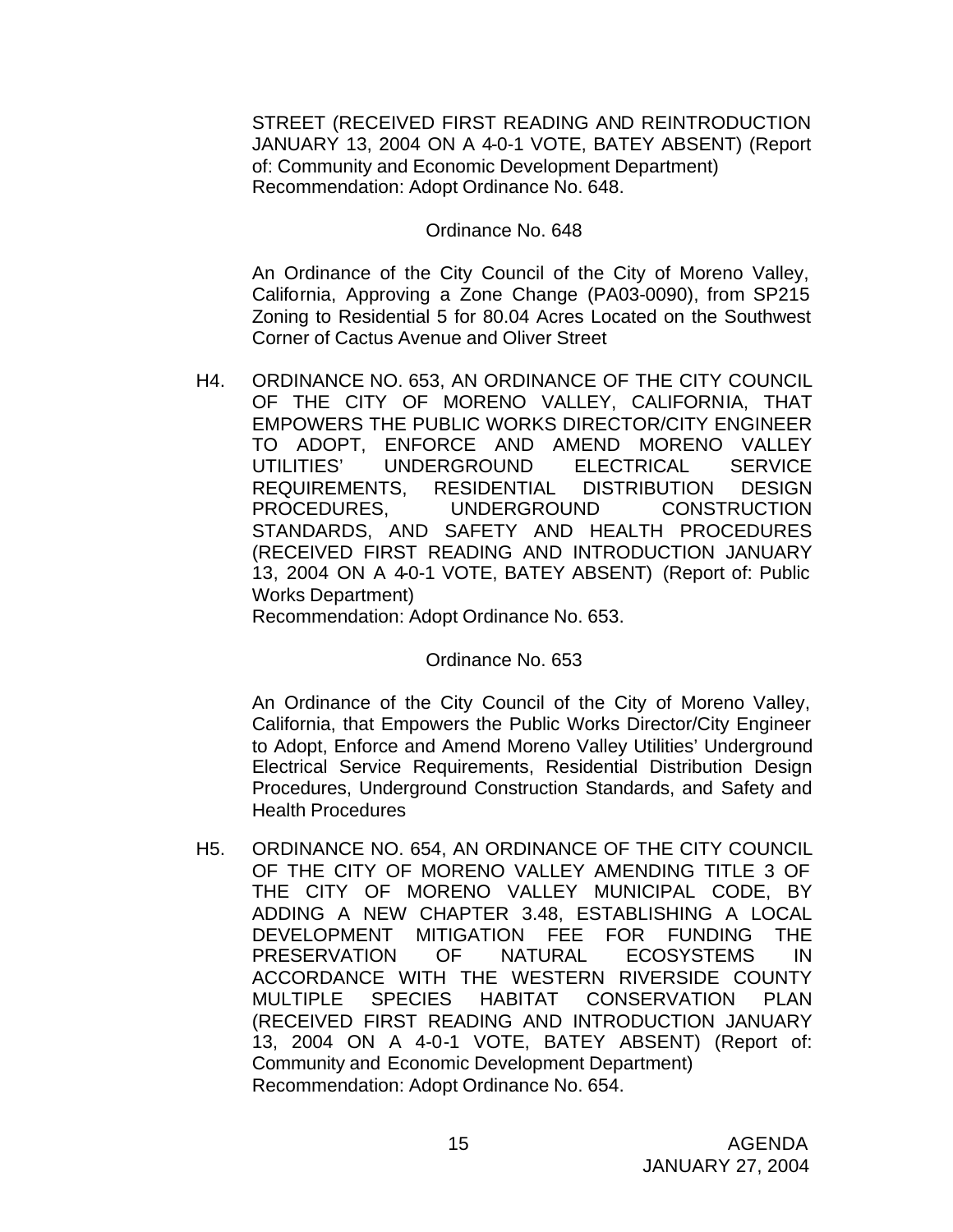#### Ordinance No. 654

An Ordinance of the City Council of the City of Moreno Valley Amending Title 3 of the City of Moreno Valley Municipal Code, by Adding a New Chapter 3.48, Establishing a Local Development Mitigation Fee for Funding the Preservation of Natural Ecosystems in Accordance With the Western Riverside County Multiple Species Habitat Conservation Plan

H6. ORDINANCE NO. 635, AN ORDINANCE OF THE CITY COUNCIL OF THE CITY OF MORENO VALLEY, CALIFORNIA, REPEALING AND REENACTING CHAPTER 11.40 OF TITLE 11 OF THE CITY OF MORENO VALLEY MUNICIPAL CODE RELATING TO THE USE OF PARKS AND RECREATION FACILITIES (RECEIVED FIRST READING AND INTRODUCTION JANUARY 13, 2004 ON A 4-0-1 VOTE, BATEY ABSENT) (Report of: Parks and Recreation Department)

Recommendation: Adopt Ordinance No. 635.

#### Ordinance No. 635

An Ordinance of the City Council of the City of Moreno Valley, California, Repealing and Reenacting Chapter 11.40 of Title 11 of the City of Moreno Valley Municipal Code Relating to the Use of Parks and Recreation Facilities

H7. ORDINANCE NO. CSD 42, AN ORDINANCE OF THE MORENO VALLEY COMMUNITY SERVICES DISTRICT OF THE CITY OF MORENO VALLEY, CALIFORNIA, APPROVING THE USE OF PARKS AND RECREATION FACILITIES AND RESCINDING CERTAIN PRIOR ENACTMENTS (RECEIVED FIRST READING AND INTRODUCTION JANUARY 13, 2004 ON A 4-0-1 VOTE, BATEY ABSENT) (Report of: Parks and Recreation Department) Recommendation: Adopt Ordinance No. CSD 42

Ordinance No. CSD 42

An Ordinance of the Moreno Valley Community Services District of the City of Moreno Valley, California, Approving the Use of Parks and Recreation Facilities and Rescinding Certain Prior Enactments

ORDINANCES - URGENCY ORDINANCES - NONE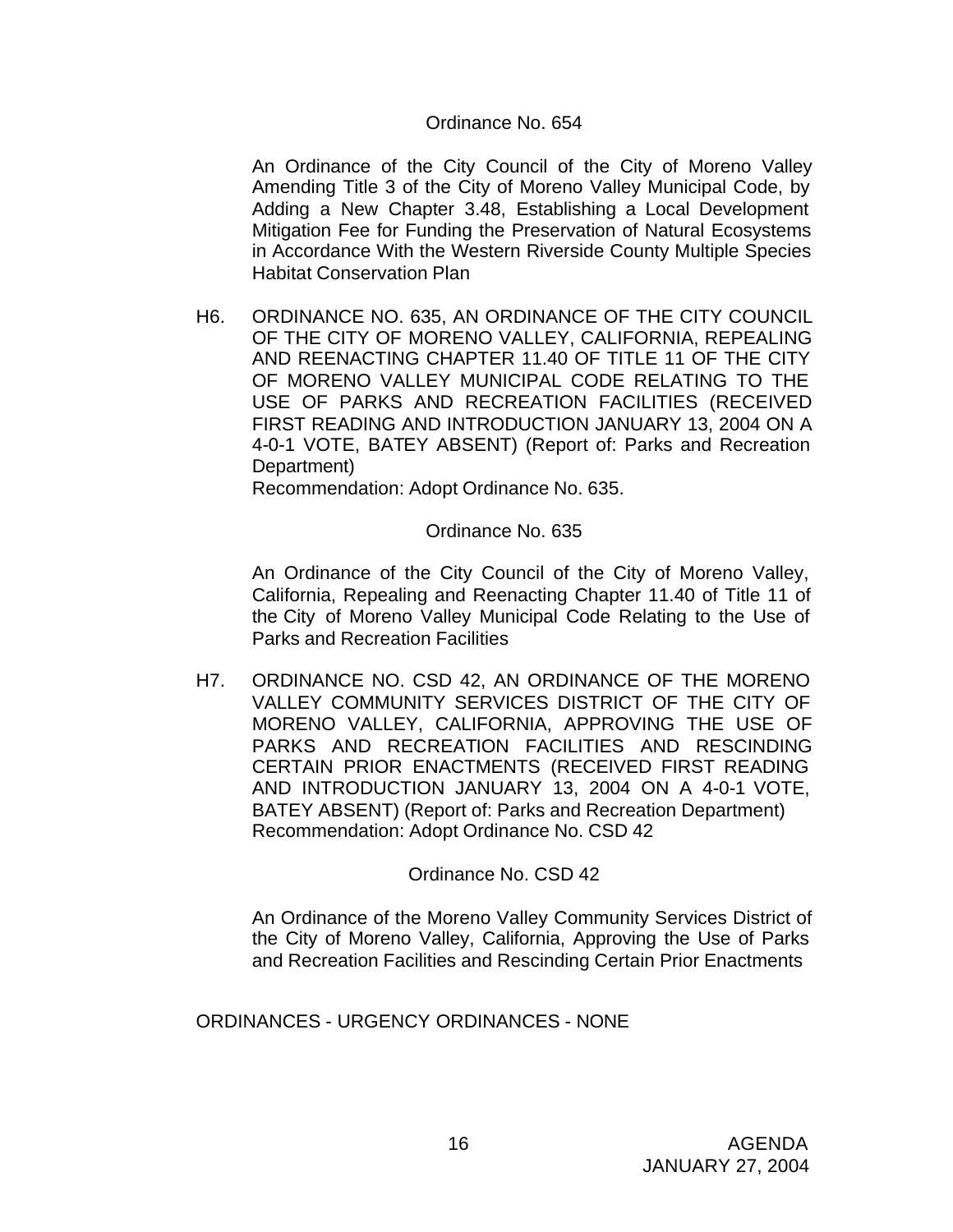#### RESOLUTIONS

H8. A RESOLUTION OF THE CITY COUNCIL OF THE CITY OF MORENO VALLEY, CALIFORNIA, SUPPORTING THE MORENO VALLEY UNIFIED SCHOOL DISTRICT'S GENERAL OBLIGATION BOND MEASURE "A" (Report of: City Manager) Recommendation: That the City Council adopt Resolution No. 2004-11

#### Resolution No. 2004-11

A Resolution of the City Council of the City of Moreno Valley, California, Supporting the Moreno Valley Unified School District's General Obligation Bond Measure "A"

H9. A RESOLUTION OF THE CITY COUNCIL OF THE CITY OF MORENO VALLEY, CALIFORNIA, SUPPORTING RIVERSIDE COMMUNITY COLLEGE DISTRICT'S GENERAL OBLIGATION BOND MEASURE "C" (Report of: City Manager) Recommendation: That the City Council adopt Resolution No. 2004-12

#### Resolution No. 2004-12

A Resolution of the City Council of the City of Moreno Valley, California, Supporting Riverside Community College District's General Obligation Bond Measure "C"

## PUBLIC COMMENTS **ON ANY SUBJECT NOT ON THE AGENDA** UNDER THE JURISDICTION OF THE CITY COUNCIL

Those wishing to speak should complete and submit a BLUE speaker slip to the Bailiff. There is a three-minute time limit per person. All remarks and questions shall be addressed to the presiding officer or to the City Council and not to any individual Council member, staff member or other person.

## **CLOSING COMMENTS AND/OR REPORTS OF THE CITY COUNCIL, COMMUNITY SERVICES DISTRICT, COMMUNITY REDEVELOPMENT AGENCY, OR THE BOARD OF LIBRARY TRUSTEES**